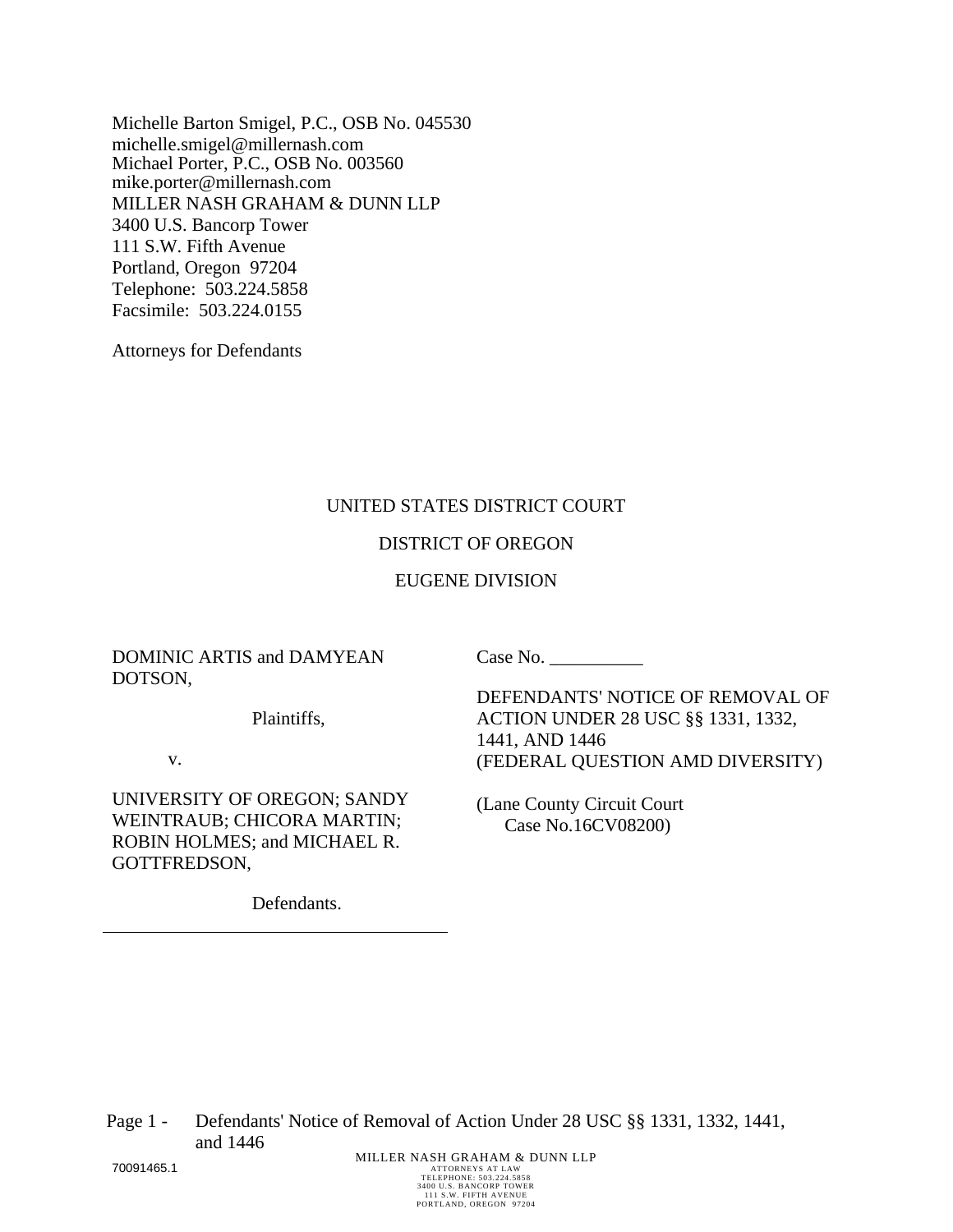## TO: THE CLERK OF THE UNITED STATES DISTRICT COURT FOR THE DISTRICT OF OREGON, EUGENE DIVISION

In accordance with 28 USC §§ 1331, 1332, 1441, and 1446, defendant University of Oregon (the "University") and individual defendants Sandy Weintraub, Chicora Martin, Robin Holmes, and Michael R. Gottfredson (collectively, "Individual Defendants" and together with the University, "Defendants"), by and through their counsel, hereby give notice of removal of the action entitled *Dominic Artis and Damyean Dotson v. University of Oregon, et al.*, Case No. 16CV08200, pending in the Circuit Court of the State of Oregon for the County of Lane, to the United States District Court for the District of Oregon, Eugene Division. All Defendants join in this removal.

### **BASIS FOR REMOVAL**

1. On or about March 15, 2016, Plaintiffs filed a complaint in which they asserted one claim against all Defendants under 20 USC § 1681, two claims against the Individual Defendants under 42 USC § 1983, three Oregon common-law claims against all Defendants, and one Oregon common-law claim against the University.

3. On April 4, 2016, Plaintiffs served the summons and complaint on the University, which also accepted service of summons and complaint on behalf of the Individual Defendants. Copies of all process, pleadings, and orders served on Defendants are attached to this notice as Exhibit 1. Defendants have taken no action in the Circuit Court of the State of Oregon for the County of Lane that would prejudice their right to removal.

4. In accordance with 28 USC § 1446, this Notice of Removal is timely filed within 30 days after service of the initial pleadings on Defendants.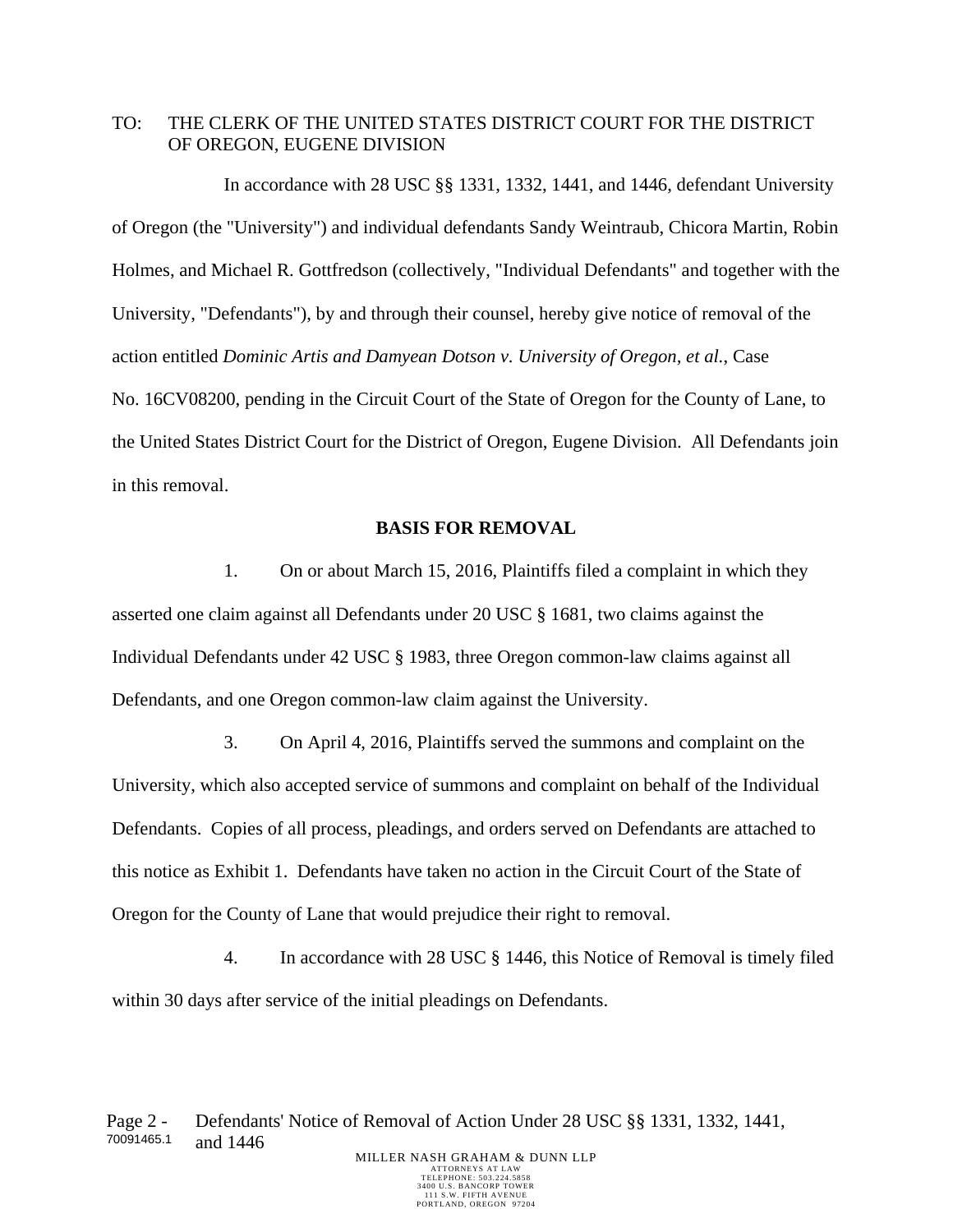5. This action is one over which this court has original jurisdiction under 28 USC § 1331 because this court has federal question jurisdiction over Plaintiffs' claims under 20 USC § 1681 and 42 USC § 1983. Thus, this action is removable under 28 USC § 1441. Plaintiffs' other claims are so related to the claim within this court's original jurisdiction that they form part of the same case or controversy and this court may exercise supplemental jurisdiction over the other claims in accordance with 28 USC § 1367.

6. This court also has original jurisdiction over all of Plaintiffs' claims in this action under 28 USC § 1332. Complete diversity exists between the parties: Plaintiffs are citizens of Texas; the University and Individual Defendants Weintraub and Holmes are citizens of Oregon; and Individual Defendants Martin and Gottfredson are citizens of California. Plaintiffs' complaint alleges damages that exceed the \$75,000 jurisdictional amount. Thus, this action is removable under 28 USC § 1441.

7. This action may be removed by Defendants to this court under the provisions of 28 USC § 1441, according to the procedure in 28 USC § 1446. All Defendants join this removal.

8. Promptly after filing this Notice of Removal, Defendants will serve a copy upon Plaintiffs and will file a copy with the Clerk of the Circuit Court for Lane County, Oregon.

- ///
- ///
- ///
- ///
- ///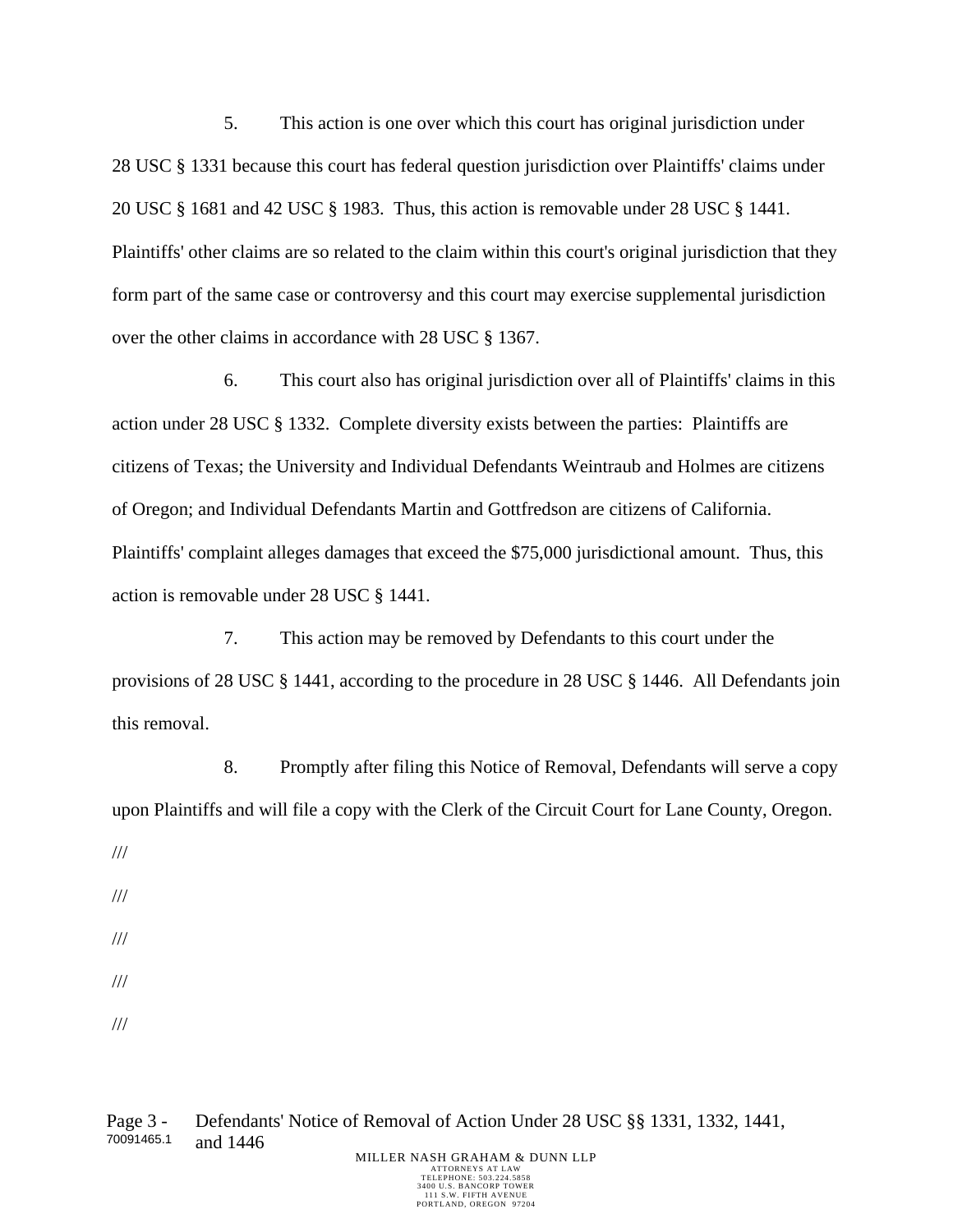WHEREFORE, Defendants remove the above-entitled action now pending in the

Circuit Court of the State of Oregon for the County of Lane, to the United States District Court

for the District of Oregon.

DATED this 14th day of April, 2016.

# MILLER NASH GRAHAM & DUNN LLP

s/ Michelle Barton Smigel

Michelle Barton Smigel, P.C., OSB No. 045530 michelle.smigel@millernash.com Michael Porter, P.C., OSB No. 003560 mike.porter@millernash.com Phone: 503.224.5858 Fax:: 503.224.0155

*Attorneys for Defendants University of Oregon, Sandy Weintraub, Chicora Martin, Robin Holmes and Michael R. Gottfredson*

Page 4 - 70091465.1 Defendants' Notice of Removal of Action Under 28 USC §§ 1331, 1332, 1441, and 1446